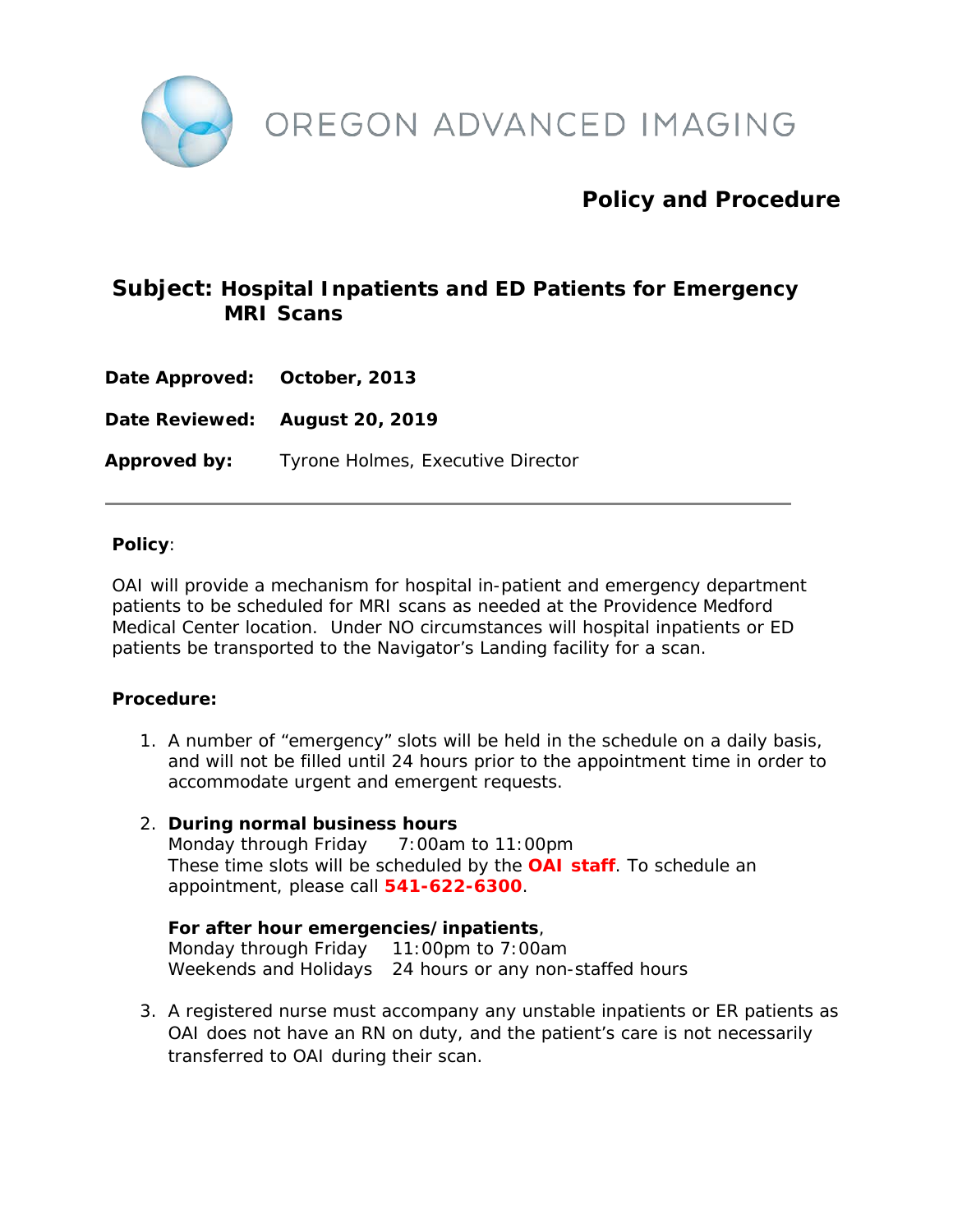

### 4. All after-hours scans are to be handled as follows:

#### **I. Request process for inpatient MRI exams**

### a. **After-hours Inpatient MRIs must have Radiologist approval. NEUROLOGISTS AND SURGEONS DO NOT NEED APPROVAL FROM A RADIOLOGIST TO REQUEST AFTER HOURS MRI SCANS.**

#### **MRG Radiologist: 541-608-0350 (option #2)**

Monday through Friday **11:00pm to 7:00am** Weekends and Holidays **24 hours or any non-staffed hours**

### **II. If After-hours Exam Approved by Radiologist Call ON-CALL MRI TECHNOLOGIST**

**On-Call MRI Tech: 541-608-0350 (option #2)**

Monday through Friday **11:00pm to 7:00am** Weekends and Holidays **24 hours or any non-staffed hours**

- 1. The **Nursing Supervisor for Units** will call **541-608-0350 (option #2)** and have the answering service **page the on-call OAI Technologist.**
- 2. **If no response after 15 minutes**, call back and notify the answering service. They have an emergency contact protocol to address the request.
- 3. The **Technologist** will call the Nursing Supervisor to get the details of the study and name of referring physician.

#### **III. Request process for Emergency Department MRI exams**

**IV. EMERGENCY PHYSICIANS DO NOT NEED APPROVAL FROM A RADIOLOGIST TO REQUEST AFTER HOURS MRI SCANS. The ED Physician may have the ED HUC call the MRI On-Call Technologist directly.**